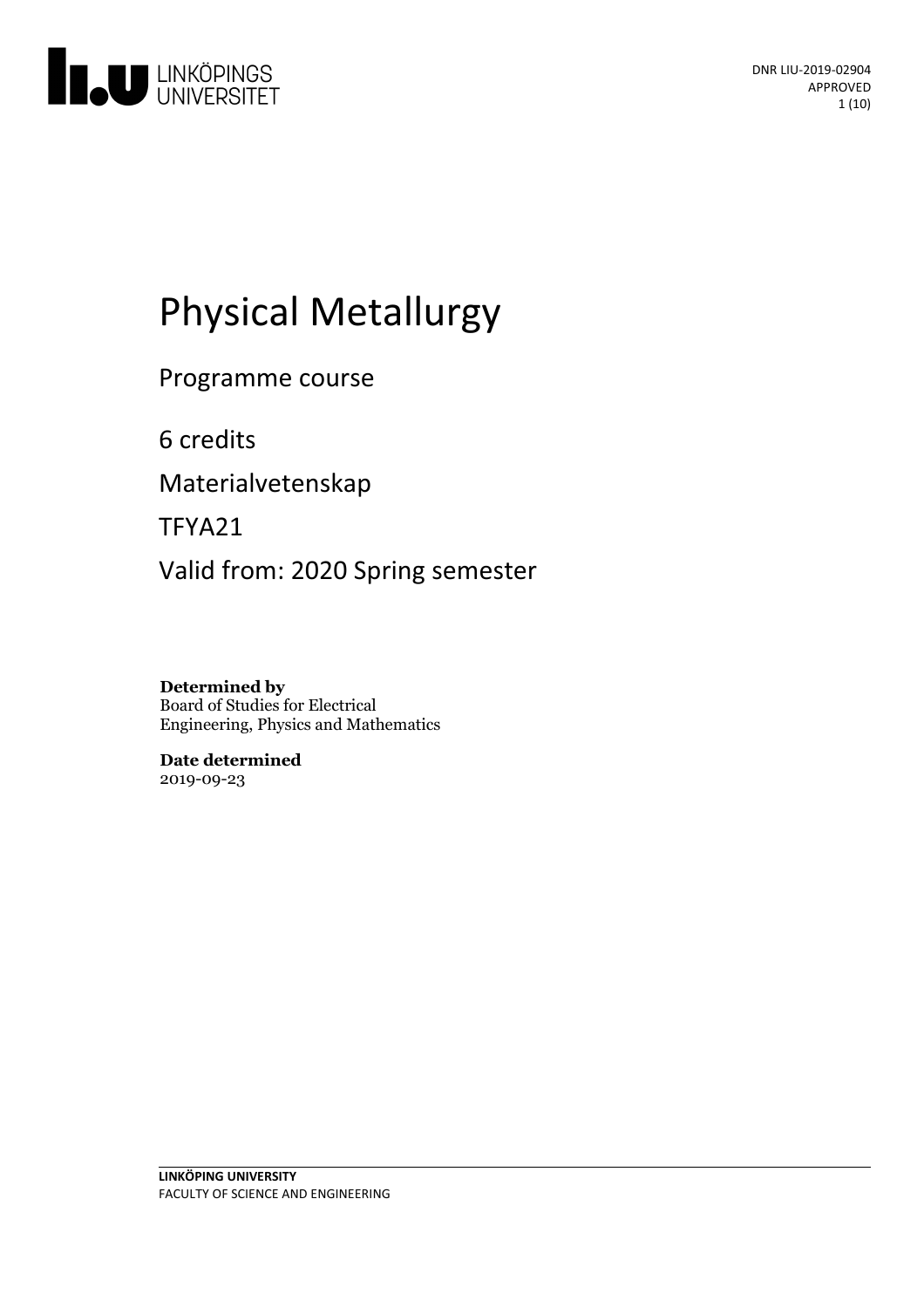# Main field of study

Applied Physics, Physics

Course level

Second cycle

# Advancement level

A1X

# Course offered for

- Master's Programme in Physics and Nanoscience
- Master's Programme in Materials Science and Nanotechnology
- Physics and Nanoscience, Bachelor's Programme
- Biomedical Engineering, M Sc in Engineering
- Mechanical Engineering, M Sc in Engineering
- Applied Physics and Electrical Engineering International, M Sc in Engineering
- Applied Physics and Electrical Engineering, M Sc in Engineering

# Entry requirements

Note: Admission requirements for non-programme students usually also include admission requirements for the programme and threshold requirements for progression within the programme, or corresponding.

## **Prerequisites**

Thermodynamics and Statistical Mechanics, Physics of Condensed Matter

# Intended learning outcomes

This course gives the essence of materials science and advanced surface engineering as well as the thermodynamic conditions for nanotechnology. The aim is to give an understanding and control of the structure of matter at the ultramolecular level and the relation of this structure to properties (mechanical, electrical, etc.). This includes phase transformations based on <sup>a</sup> thermodynamical description of the liquid and solid state. We study the more complex features of the behaviour of functional materials and materials in extreme states. Focus is on aspects controlled by atomic diffusion and crystal defects. The course is tangential to physical metallurgy, crystallography, and semiconductor technology, as well as continuum and atomistic mechanics of solids. A goal is also to learn about the design and processing of electronic device materials and construction materials engineering.

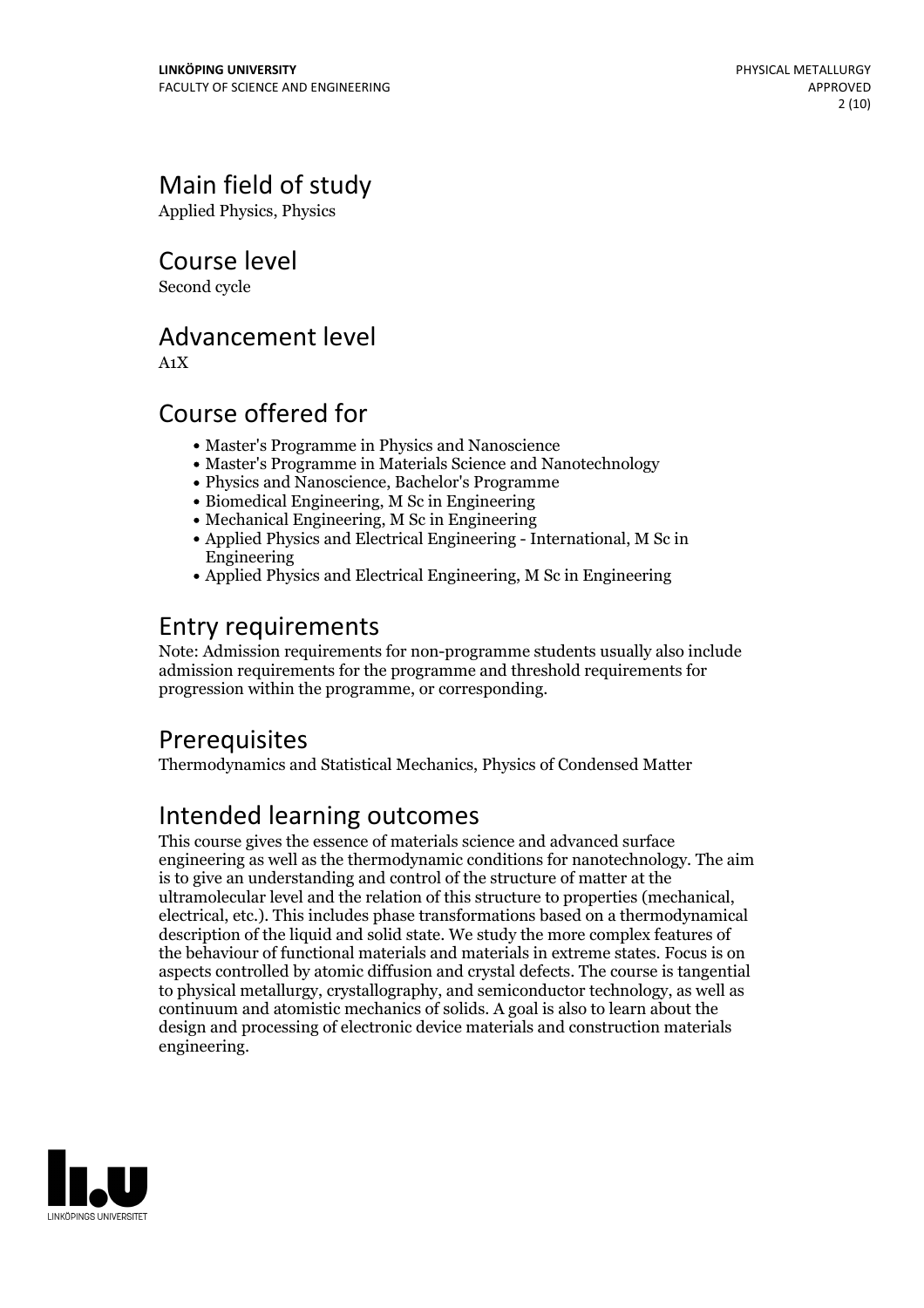### Course content

This is a fundamental course in materials science following an international tradition. It concerns different classes of functional materials including metals, alloys, semiconductors, ceramics. It further deals with the thermodynamics of binary systems,; Phase diagrams; Equilibrium in solid solutions; Metastable states; Phase transformations; Precipitation; Kinetics for grain growth; Crystalline phases; Polytypism; Defects in crystals incl. vacancies, interstitials and dislocations; Solutions and alloys. Atomic processes: diffusion; Multiphase materials synthesis and processing, structure/bonding, and properties; Elasticity; Plasticity and Fracture; Materials Design and Processing

LABORATION 1: Metallography (identify phases and grains with the electron microscope)

LABORATION 2: Fractography (CSI-Linköping for a day) LABORATION 3: Calorimetry (applied thermodynamics to create phase diagrams)

# Teaching and working methods

Lectures and laborations

# Examination

| TEN <sub>1</sub><br>Written examination | 4.5 credits | U, 3, 4, 5 |
|-----------------------------------------|-------------|------------|
|-----------------------------------------|-------------|------------|

LAB1 Laboratory work 1.5 credits U, G

The exam consists of 9 topical questions chosen from some 90 questions, which will be distributed and discussed already during the course. A well prepared and active participation in the laboratory work sessions is mandatory. A number of optional home problem can be solved to give extra points to the exam.

## Grades

Four-grade scale, LiU, U, 3, 4, 5

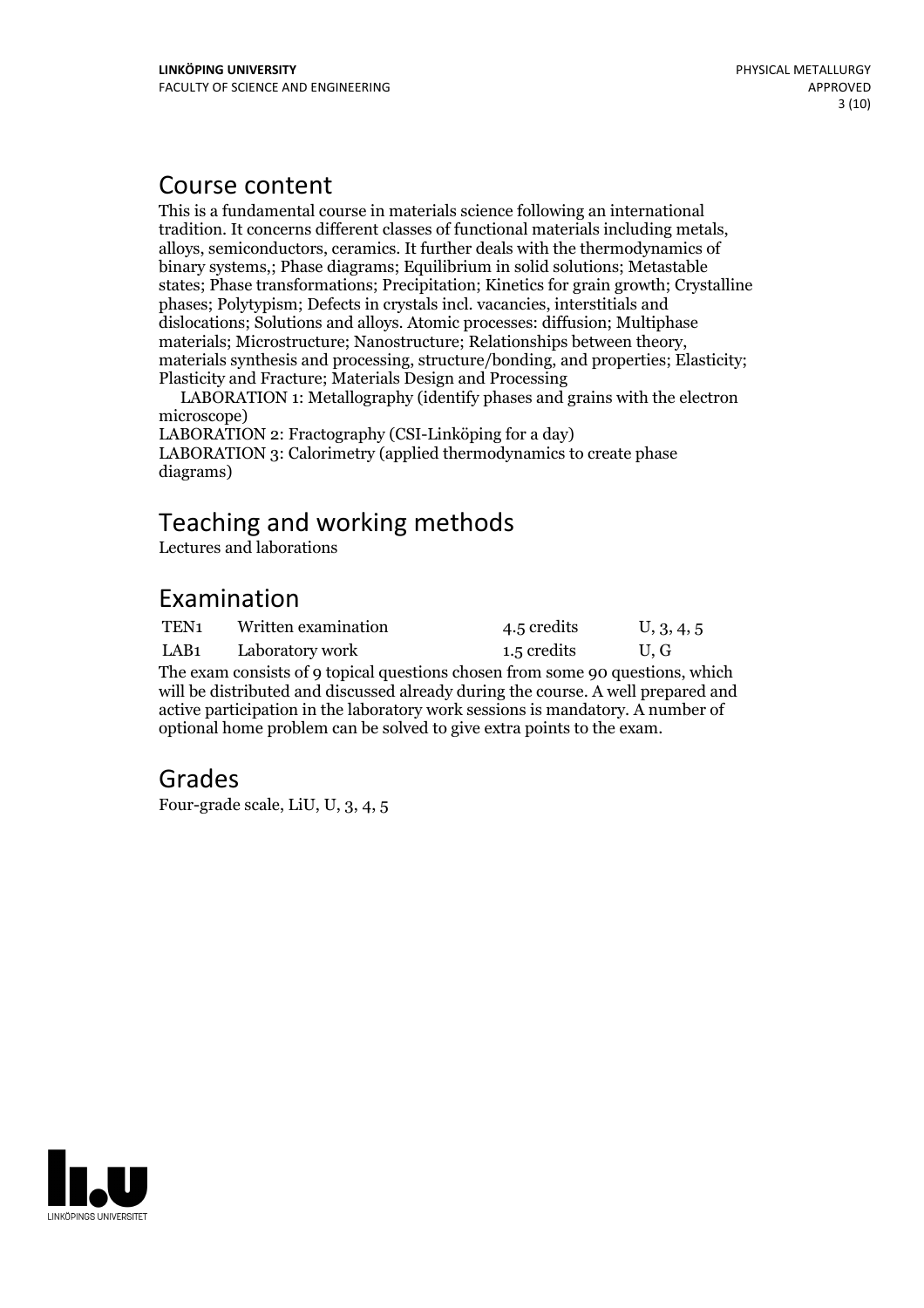# Other information

Supplementary courses: Thin Film Physics, Analytical Methods in Materials Science, Nano Physics

#### **About teaching and examination language**

The teaching language is presented in the Overview tab for each course. The examination language relates to the teaching language as follows:

- If teaching language is Swedish, the course as a whole or in large parts, is taught in Swedish. Please note that although teaching language is Swedish, parts of the course could be given in English. Examination language is Swedish.<br>• If teaching language is Swedish/English, the course as a whole will be
- taught in English if students without prior knowledge of the Swedish language participate. Examination language is Swedish or English
- $\bullet$  If teaching language is English, the course as a whole is taught in English. Examination language is English.

#### **Other**

The course is conducted in a manner where both men's and women's

The planning and implementation of a course should correspond to the course syllabus. The course evaluation should therefore be conducted with the course syllabus as a starting point.

### Department

Institutionen för fysik, kemi och biologi

### Director of Studies or equivalent

Magnus Boman

### Examiner

Björn Alling

### Course website and other links

[http://www.ifm.liu.se/undergrad/fysikgtu/coursepage.html?](http://www.ifm.liu.se/undergrad/fysikgtu/coursepage.html?selection=all&sort=kk) selection=all&sort=kk

### Education components

Preliminary scheduled hours: 42 h Recommended self-study hours: 118 h

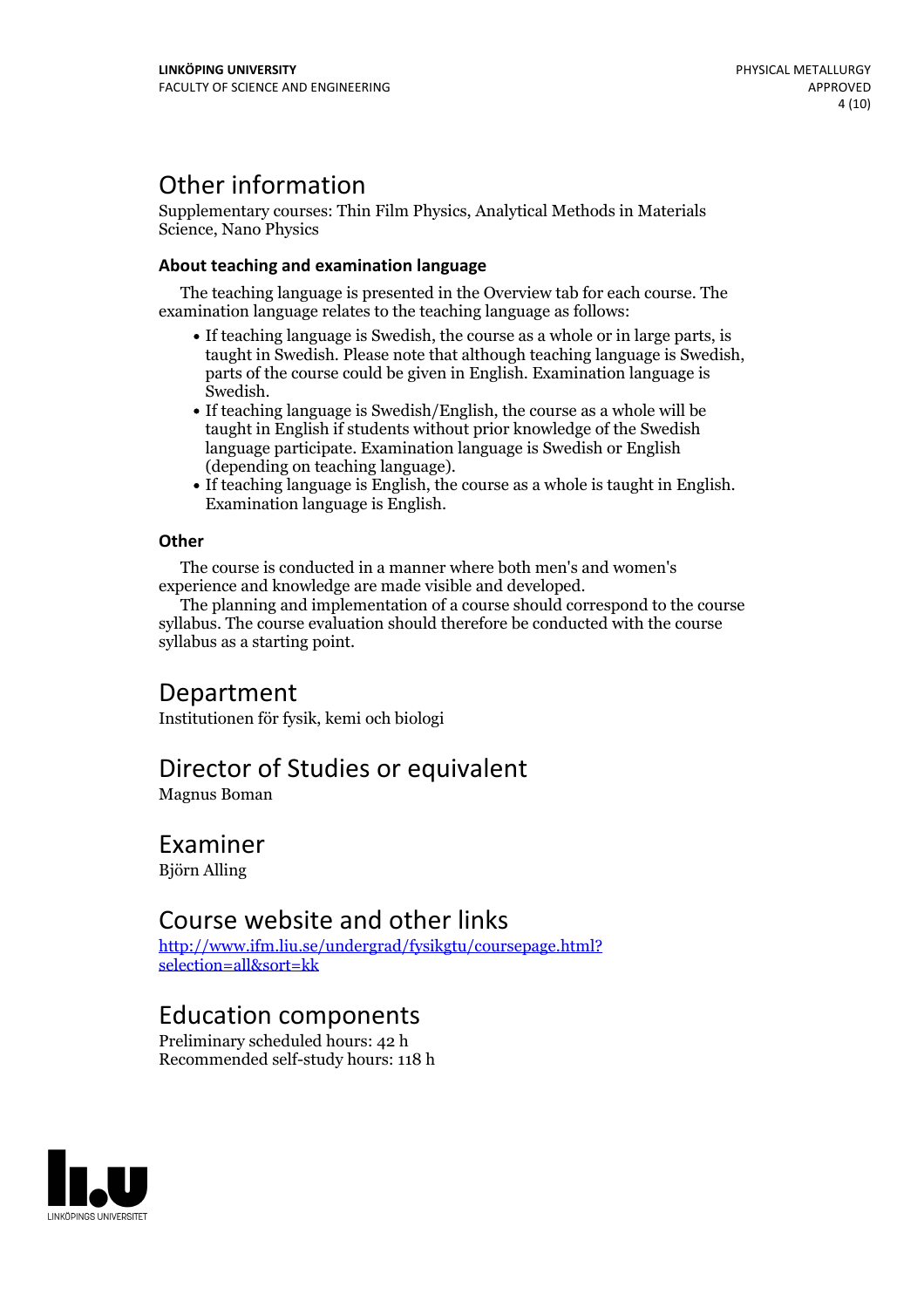# Course literature

D.A. Porter and K.E. Easterling: Phase transformations in Metals and Alloys (Van Nostrand Reinhold, London). Lab-PM, IFM

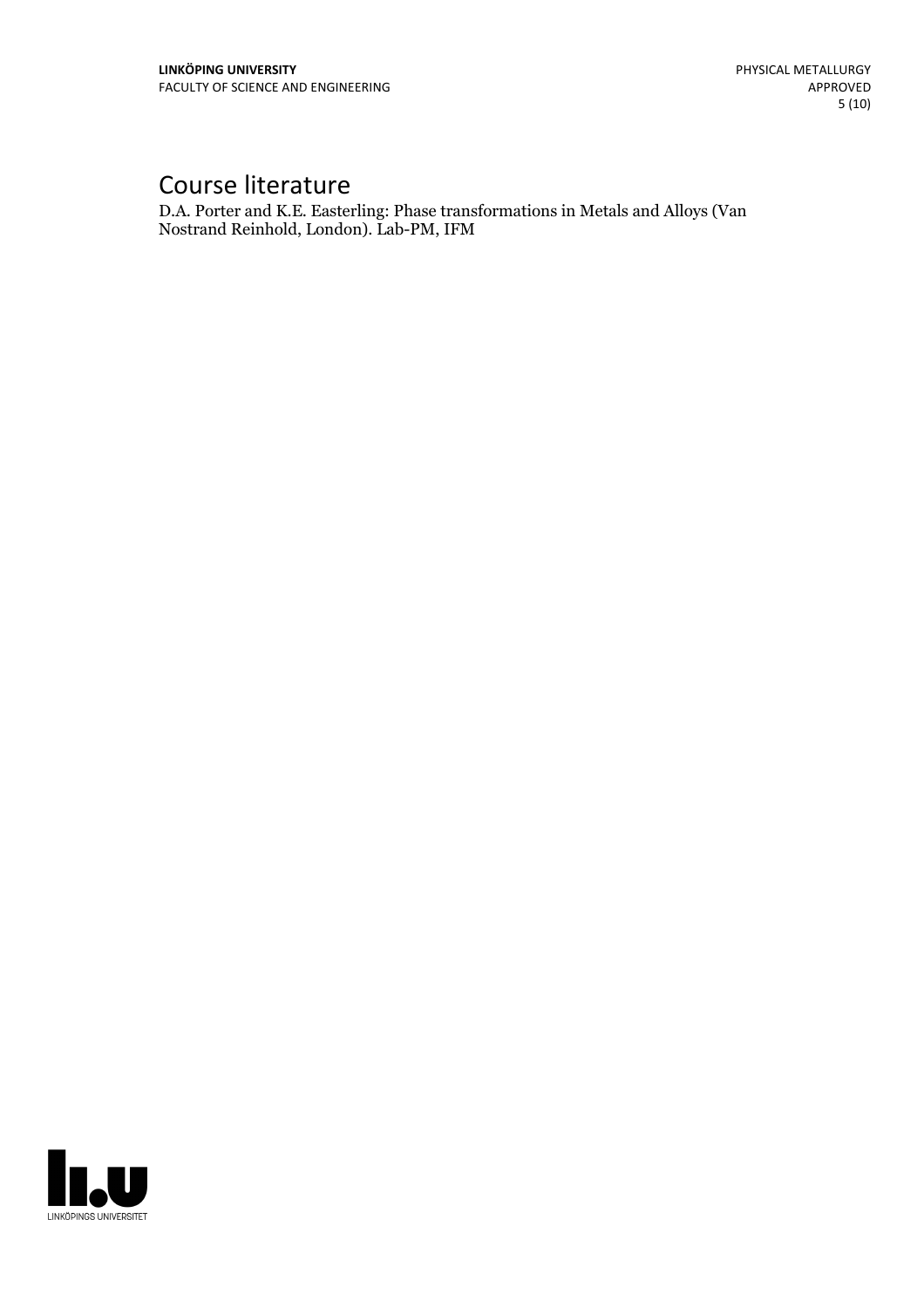# **Common rules**

#### **Course syllabus**

A syllabus must be established for each course. The syllabus specifies the aim and contents of the course, and the prior knowledge that a student must have in order to be able to benefit from the course.

### **Timetabling**

Courses are timetabled after a decision has been made for this course concerning its assignment to a timetable module.

#### **Interrupting a course**

The vice-chancellor's decision concerning regulations for registration, deregistration and reporting results (Dnr LiU-2015-01241) states that interruptions in study are to be recorded in Ladok. Thus, all students who do not participate in a course for which they have registered must record the interruption, such that the registration on the course can be removed. Deregistration from <sup>a</sup> course is carried outusing <sup>a</sup> web-based form: https://www.lith.liu.se/for-studenter/kurskomplettering?l=en.

### **Cancelled courses**

Courses with few participants (fewer than 10) may be cancelled or organised in a manner that differs from that stated in the course syllabus. The Dean is to deliberate and decide whether a course is to be cancelled or changed from the course syllabus.

### **Guidelines relatingto examinations and examiners**

For details, see Guidelines for education and examination for first-cycle and second-cycle education at Linköping University, http://styrdokument.liu.se/Regelsamling/VisaBeslut/917592.

An examiner must be employed as a teacher at LiU according to the LiU Regulations for Appointments

(https://styrdokument.liu.se/Regelsamling/VisaBeslut/622784). For courses in second-cycle, the following teachers can be appointed as examiner: Professor (including Adjunct and Visiting Professor), Associate Professor (including Adjunct), Senior Lecturer (including Adjunct and Visiting Senior Lecturer), Research Fellow, or Postdoc. For courses in first-cycle, Assistant Lecturer (including Adjunct and Visiting Assistant Lecturer) can also be appointed as examiner in addition to those listed for second-cycle courses. In exceptional cases, a Part-time Lecturer can also be appointed as an examiner at both first- and second cycle, see Delegation of authority for the Board of Faculty of Science and Engineering.

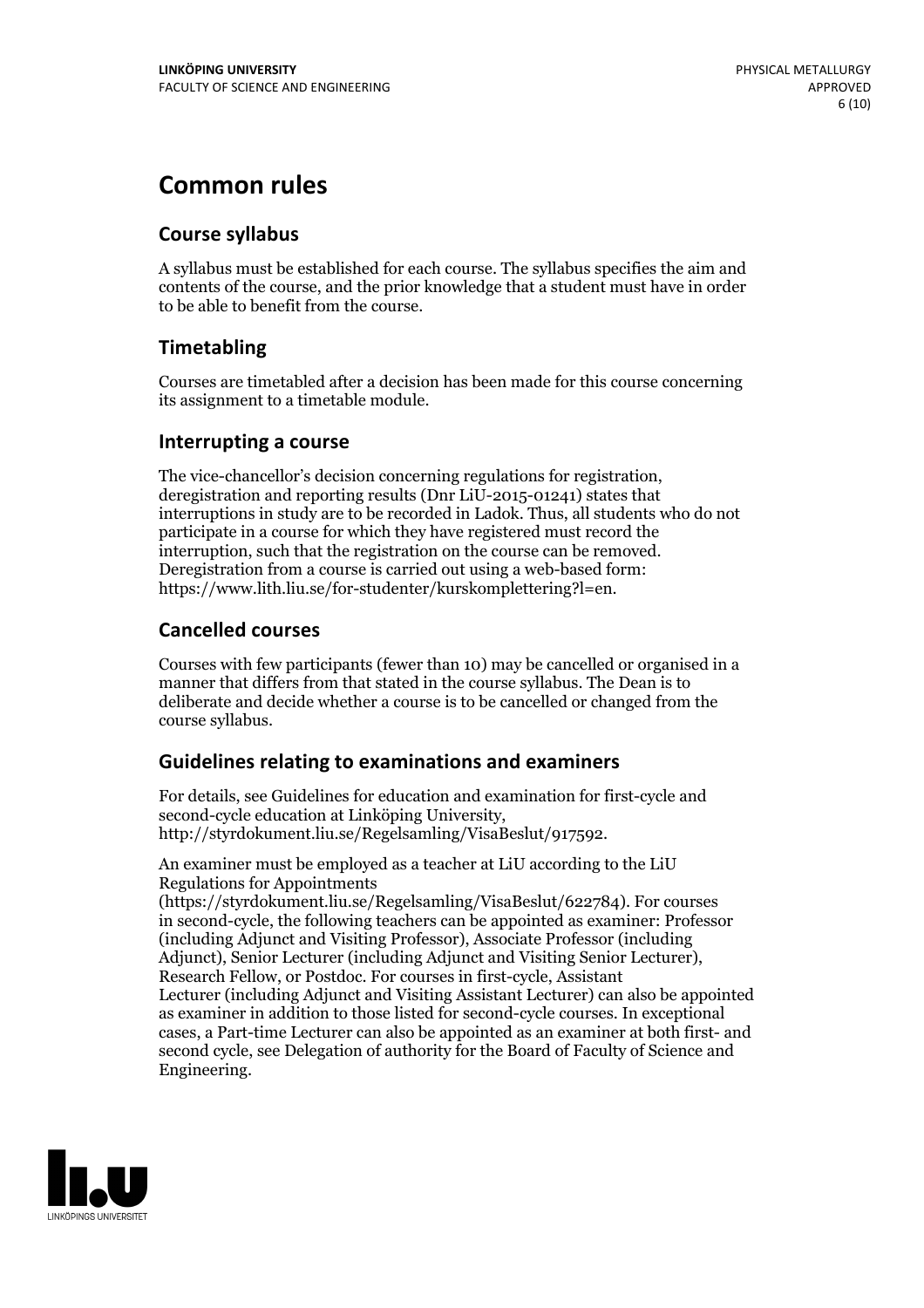#### **Forms of examination**

#### **Examination**

Written and oral examinations are held at least three times a year: once immediately after the end of the course, once in August, and once (usually) in one of the re-examination periods. Examinations held at other times are to follow a decision of the board of studies.

Principles for examination scheduling for courses that follow the study periods:

- courses given in VT1 are examined for the first time in March, with re-examination in June and August
- courses given in VT2 are examined for the first time in May, with re-examination in August and October
- courses given in HT1 are examined for the first time in October, with re-examination in January and August
- courses given in HT2 are examined for the first time in January, with re-examination in March and in August.

The examination schedule is based on the structure of timetable modules, but there may be deviations from this, mainly in the case of courses that are studied and examined for several programmes and in lower grades (i.e. 1 and 2).

Examinations for courses that the board of studies has decided are to be held in alternate years are held three times during the school year in which the course is given according to the principles stated above.

Examinations for courses that are cancelled orrescheduled such that they are not given in one or several years are held three times during the year that immediately follows the course, with examination scheduling that corresponds to the scheduling that was in force before the course was cancelled or rescheduled.

When a course is given for the last time, the regular examination and two re-<br>examinations will be offered. Thereafter, examinations are phased out by offering three examinations during the following academic year at the same times as the examinations in any substitute course. If there is no substitute course, three examinations will be offered during re-examination periods during the following academic year. Other examination times are decided by the board of studies. In all cases above, the examination is also offered one more time during the academic year after the following, unless the board of studies decides otherwise.

If a course is given during several periods of the year (for programmes, or on different occasions for different programmes) the board or boards of studies determine together the scheduling and frequency of re-examination occasions.

#### **Registration for examination**

In order to take an examination, a student must register in advance at the Student Portal during the registration period, which opens 30 days before the date of the examination and closes 10 days before it. Candidates are informed of the location of the examination by email, four days in advance. Students who have not

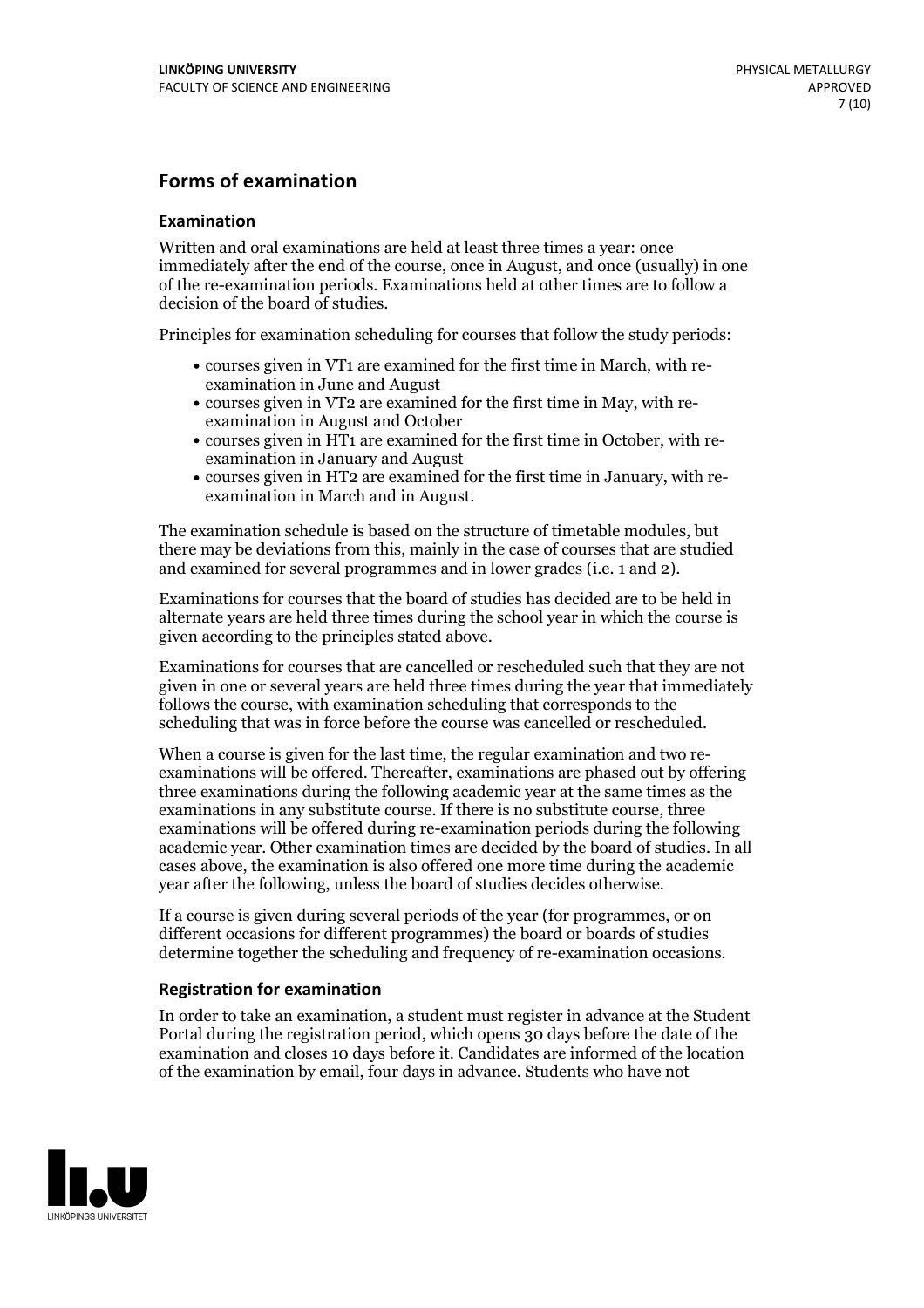registered for an examination run the risk of being refused admittance to the examination, if space is not available.

Symbols used in the examination registration system:

\*\* denotes that the examination is being given for the penultimate time.

\* denotes that the examination is being given for the last time.

#### **Code of conduct for students during examinations**

Details are given in a decision in the university's rule book: http://styrdokument.liu.se/Regelsamling/VisaBeslut/622682.

#### **Retakes for higher grade**

Students at the Institute of Technology at LiU have the right to retake written examinations and computer-based examinations in an attempt to achieve a higher grade. This is valid for all examination components with code "TEN" and "DAT". The same right may not be exercised for other examination components, unless otherwise specified in the course syllabus.

A retake is not possible on courses that are included in an issued degree diploma.

#### **Retakes of other forms of examination**

Regulations concerning retakes of other forms of examination than written examinations and computer-based examinations are given in the LiU guidelines

http://styrdokument.liu.se/Regelsamling/VisaBeslut/917592.

#### **Plagiarism**

For examinations that involve the writing of reports, in cases in which it can be assumed that the student has had access to other sources (such as during project work, writing essays, etc.), the material submitted must be prepared in accordance with principles for acceptable practice when referring to sources (references or quotations for which the source is specified) when the text, images, ideas, data,  $\vec{e}$  etc. of other people are used. It is also to be made clear whether the author has reused his or her own text, images, ideas, data, etc. from previous examinations, such as degree projects, project reports, etc. (this is sometimes known as "self- plagiarism").

A failure to specify such sources may be regarded as attempted deception during examination.

#### **Attempts to cheat**

In the event of <sup>a</sup> suspected attempt by <sup>a</sup> student to cheat during an examination, or when study performance is to be assessed as specified in Chapter <sup>10</sup> of the Higher Education Ordinance, the examiner is to report this to the disciplinary board of the university. Possible consequences for the student are suspension from study and a formal warning. More information is available at https://www.student.liu.se/studenttjanster/lagar-regler-rattigheter?l=en.

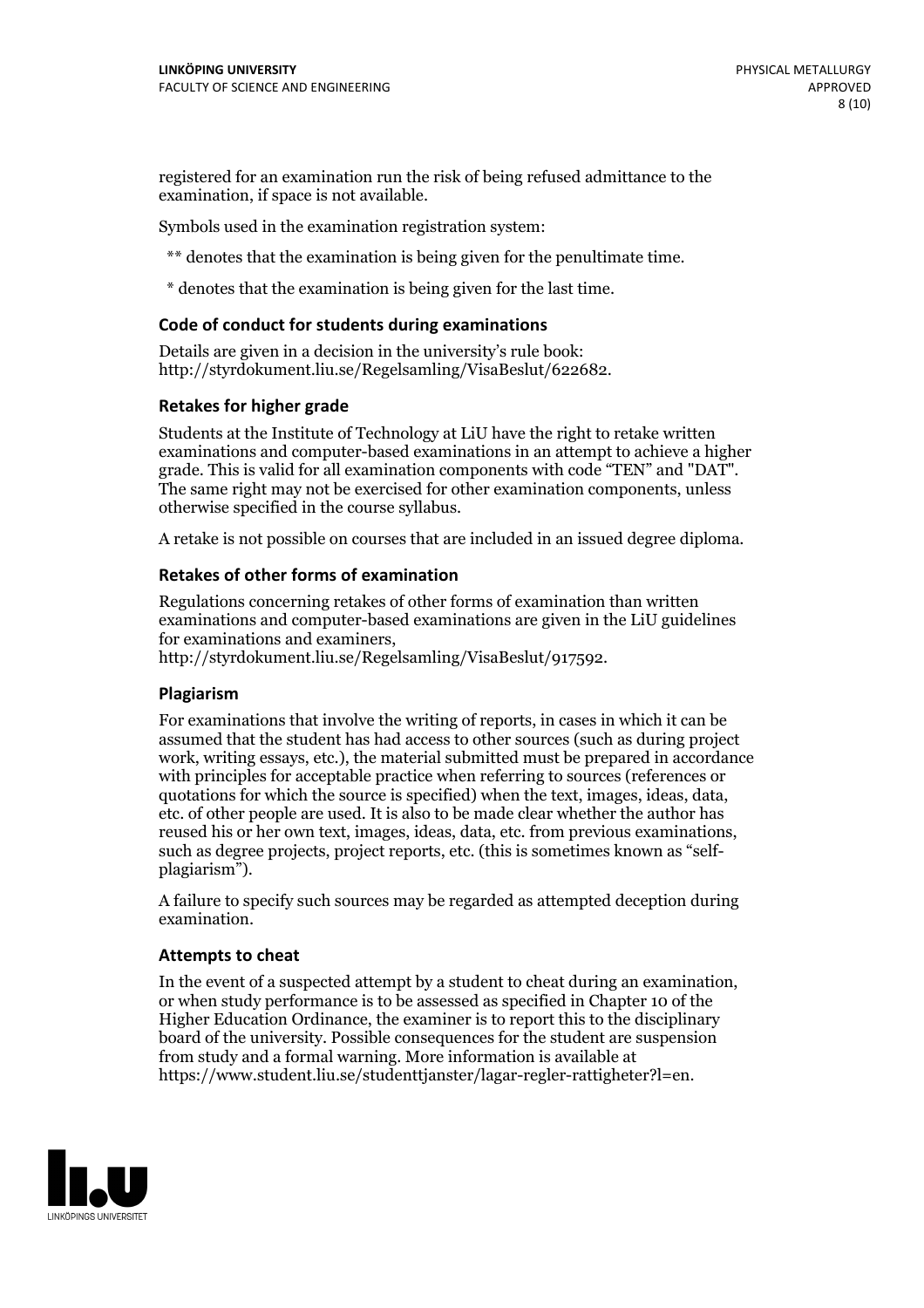#### **Grades**

The grades that are preferably to be used are Fail (U), Pass (3), Pass not without distinction  $(4)$  and Pass with distinction  $(5)$ .

- 1. Grades U, 3, 4, 5 are to be awarded for courses that have written
- examinations. 2. Grades Fail (U) and Pass (G) may be awarded for courses with <sup>a</sup> large degree of practical components such as laboratory work, project work and group work. 3. Grades Fail (U) and Pass (G) are to be used for degree projects and other
- independent work.

#### **Examination components**

- 
- 1. Grades U, 3, 4, <sup>5</sup> are to be awarded for written examinations (TEN). 2. Examination components for which the grades Fail (U) and Pass (G) may be awarded are laboratory work (LAB), project work (PRA), preparatory written examination (KTR), oral examination (MUN), computer-based
- examination (DAT), home assignment (HEM), and assignment (UPG). 3. Students receive grades either Fail (U) or Pass (G) for other examination components in which the examination criteria are satisfied principally through active attendance such as other examination (ANN), tutorial group (BAS) or examination item (MOM). 4. Grades Fail (U) and Pass (G) are to be used for the examination
- components Opposition (OPPO) and Attendance at thesis presentation (AUSK) (i.e. part of the degree project).

For mandatory components, the following applies: If special circumstances prevail, and if it is possible with consideration of the nature of the compulsory component, the examiner may decide to replace the compulsory component with another equivalent component. (In accordance with the LiU Guidelines for education and examination for first-cycle and second-cycle education at Linköping University, http://styrdokument.liu.se/Regelsamling/VisaBeslut/917592).

For written examinations, the following applies: If the LiU coordinator for students with disabilities has granted a student the right to an adapted examination for a written examination in an examination hall, the student has the right to it. If the coordinator has instead recommended for the student an adapted examination or alternative form of examination, the examiner may grant this if the examiner assesses that it is possible, based on consideration of the course objectives. (In accordance with the LiU Guidelines for education and examination for first-cycle and second-cycle education at Linköping University, http://styrdokument.liu.se/Regelsamling/VisaBeslut/917592).

The examination results for a student are reported at the relevant department.

### **Regulations (applyto LiU in its entirety)**

The university is a government agency whose operations are regulated by